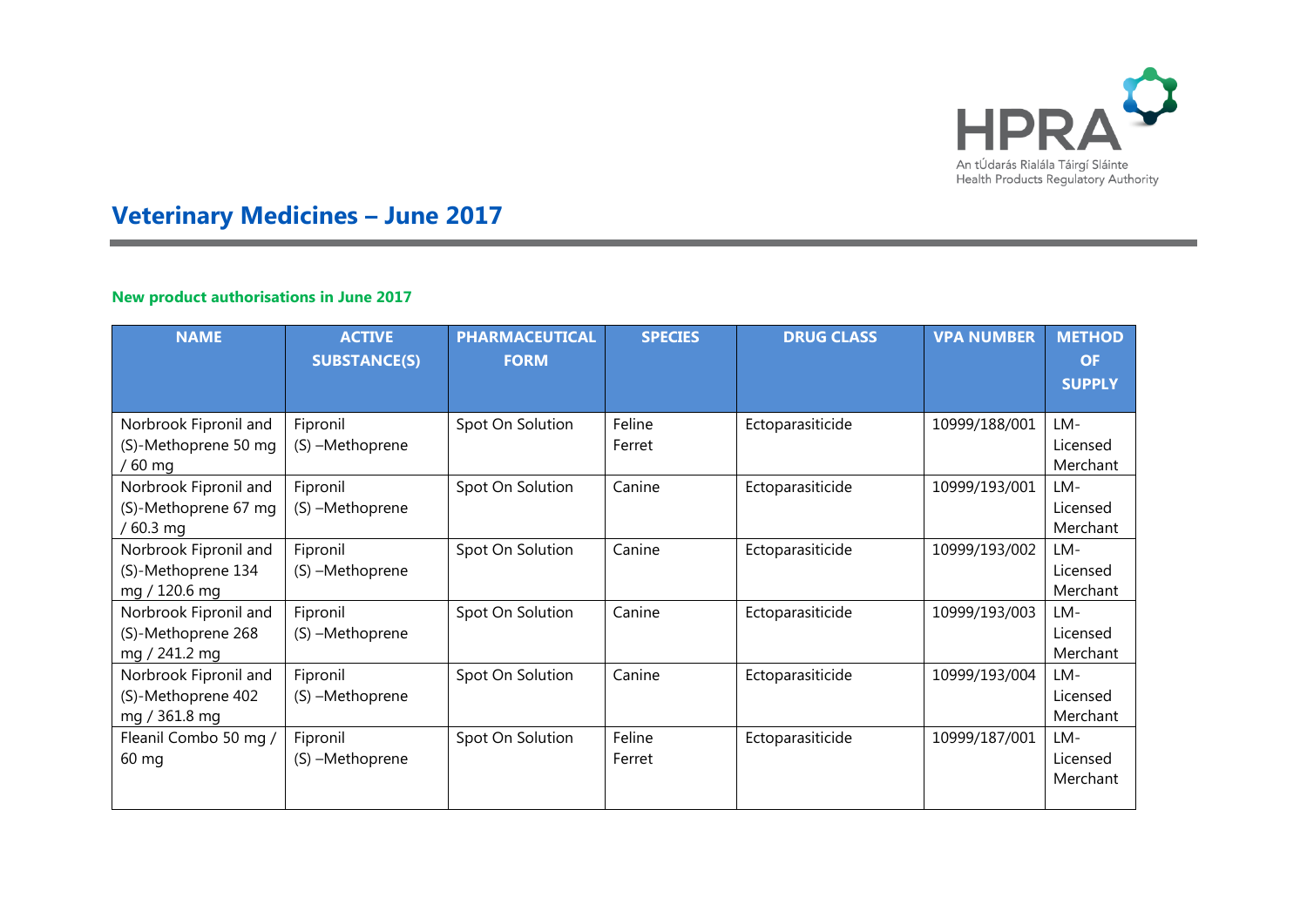

| <b>NAME</b>                        | <b>ACTIVE</b><br><b>SUBSTANCE(S)</b> | <b>PHARMACEUTICAL</b><br><b>FORM</b> | <b>SPECIES</b>                                | <b>DRUG CLASS</b> | <b>VPA NUMBER</b> | <b>METHOD</b><br><b>OF</b>  |
|------------------------------------|--------------------------------------|--------------------------------------|-----------------------------------------------|-------------------|-------------------|-----------------------------|
|                                    |                                      |                                      |                                               |                   |                   | <b>SUPPLY</b>               |
| Fleanil Combo 67 mg /<br>60.3 mg   | Fipronil<br>(S) -Methoprene          | Spot On Solution                     | Canine                                        | Ectoparasiticide  | 10999/191/001     | LM-<br>Licensed<br>Merchant |
| Fleanil Combo 134 mg<br>/ 120.6 mg | Fipronil<br>(S) -Methoprene          | Spot On Solution                     | Canine                                        | Ectoparasiticide  | 10999/191/002     | LM-<br>Licensed<br>Merchant |
| Fleanil Combo 268 mg<br>/ 241.2 mg | Fipronil<br>(S) -Methoprene          | Spot On Solution                     | Canine                                        | Ectoparasiticide  | 10999/191/003     | LM-<br>Licensed<br>Merchant |
| Fleanil Combo 402 mg<br>/ 361.8 mg | Fipronil<br>(S) -Methoprene          | Spot On Solution                     | Canine                                        | Ectoparasiticide  | 10999/191/004     | LM-<br>Licensed<br>Merchant |
| Enrocare 25 mg/ml                  | Enrofloxacin                         | Oral Solution                        | Other birds<br>Rabbits<br>Reptiles<br>Rodents | Antibacterial     | 10778/007/004     | <b>POM</b>                  |

## **Products transferred in June 2017**

| <b>Product Name</b>      | <b>New VPA number</b> | New MAH             |
|--------------------------|-----------------------|---------------------|
| Flectron Fly Tags 935 mg | 10387/034/001         | Zoetis Belgium S.A. |